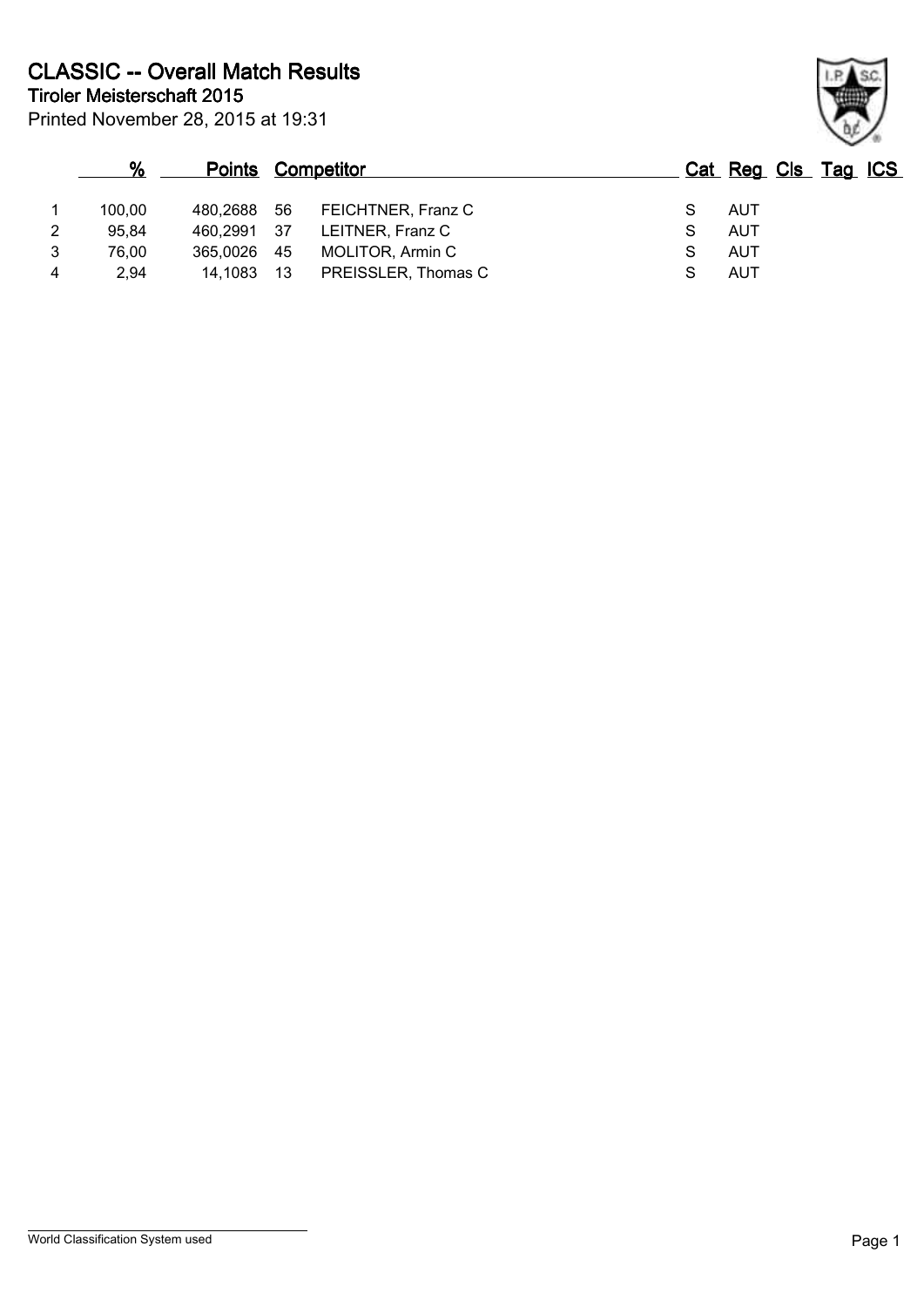|                | %      |          |     | <b>Points Competitor</b> |   | Cat Reg Cls Tag ICS |  |  |
|----------------|--------|----------|-----|--------------------------|---|---------------------|--|--|
| $\mathbf{1}$   | 100,00 | 540,0000 |     | WEBER, Günter O          | S | <b>AUT</b>          |  |  |
| $\overline{2}$ | 87,75  | 473,8686 | -3  | STEURER, Margit O        |   | AUT                 |  |  |
| 3              | 75,52  | 407,8010 | 12  | KWIATKOWSKI, Roland O    |   | AUT                 |  |  |
| 4              | 73,42  | 396,4907 | -5  | MAIR, Martin O           | S | <b>AUT</b>          |  |  |
| 5              | 67,38  | 363,8332 | -53 | CREPAZ, Gerhard O        | S | AUT                 |  |  |
| 6              | 47,80  | 258,1460 | -23 | DORIGATTI, Werner O      | S | AUT                 |  |  |
| $\overline{7}$ | 47,00  | 253,8073 | 19  | ENGL, Stephan O          | S | AUT                 |  |  |
| 8              | 41,55  | 224,3817 | 50  | BERGMANN, Gerhard O      |   | AUT                 |  |  |
| 9              | 32,27  | 174,2831 | 34  | ADLER, Franz O           | S | AUT                 |  |  |

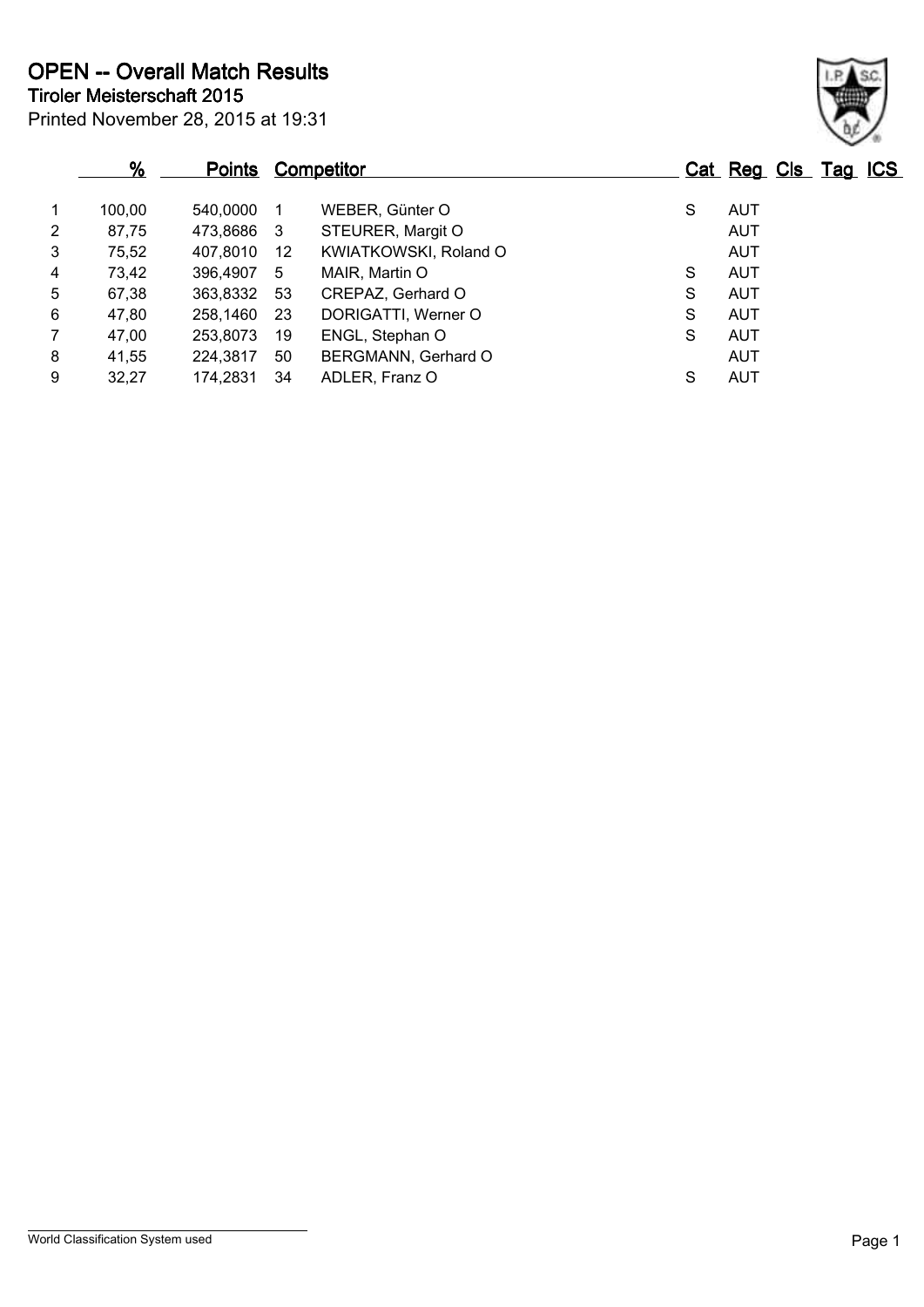**Tiroler Meisterschaft 2015 PRODUCTION -- Overall Match Results**

| THUIGHT INGIBLEIBUHAIL ZU IU     |  |  |
|----------------------------------|--|--|
| Printed November 28, 2015 at 19: |  |  |

## Printed November 28, 2015 at 19:31

|                |        |               |    |                              |   |            | $\checkmark$        |
|----------------|--------|---------------|----|------------------------------|---|------------|---------------------|
|                | %      | <b>Points</b> |    | Competitor                   |   |            | Cat Reg Cls Tag ICS |
| $\mathbf{1}$   | 100,00 | 540,0000      | 30 | HOLUB, Daniel P              |   | <b>AUT</b> |                     |
| $\overline{2}$ | 75,39  | 407.0851      | 55 | <b>KWIATKOWSKI, Roland P</b> |   | <b>AUT</b> |                     |
| 3              | 71,35  | 385,2686      | 10 | WEBER, Günter P              |   | <b>AUT</b> |                     |
| 4              | 70,60  | 381,2495      | 41 | LENNERT, Adam P              | S | <b>AUT</b> |                     |
| 5              | 70,34  | 379.8142      | 27 | NEURURER, Patrick P          |   | <b>AUT</b> | <b>VER</b>          |
| 6              | 68,36  | 369,1529      | 40 | <b>INGRUBER, Robert P</b>    |   | <b>AUT</b> |                     |
| 7              | 61,00  | 329,3795      | -9 | WIEDL, Thomas P              |   | <b>AUT</b> |                     |
| 8              | 49,03  | 264.7510      | 11 | STEURER, Margit P            |   | AUT        |                     |
| 9              | 47.47  | 256.3468      | 24 | WALDBAUER, Wolfgang P        | S | <b>AUT</b> |                     |
| 10             | 41,13  | 222,0833      | 25 | TUSCH, Mario P               |   | <b>AUT</b> |                     |
| 11             | 38,92  | 210,1865      | 16 | <b>VOKIC, Viktor P</b>       | S | <b>AUT</b> | <b>VER</b>          |
| 12             | 35,82  | 193.4155      | 48 | HÖRL, Manfred P              | S | AUT        |                     |
| 13             | 35,49  | 191,6607      | 17 | MAIR, Martin P               | S | <b>AUT</b> |                     |
| 14             | 28,76  | 155,3202      | 28 | FASSER, Thomas P             |   | <b>AUT</b> |                     |

15 22,37 120,7837 26 KUEN, Christian P 6 22,37 AUT

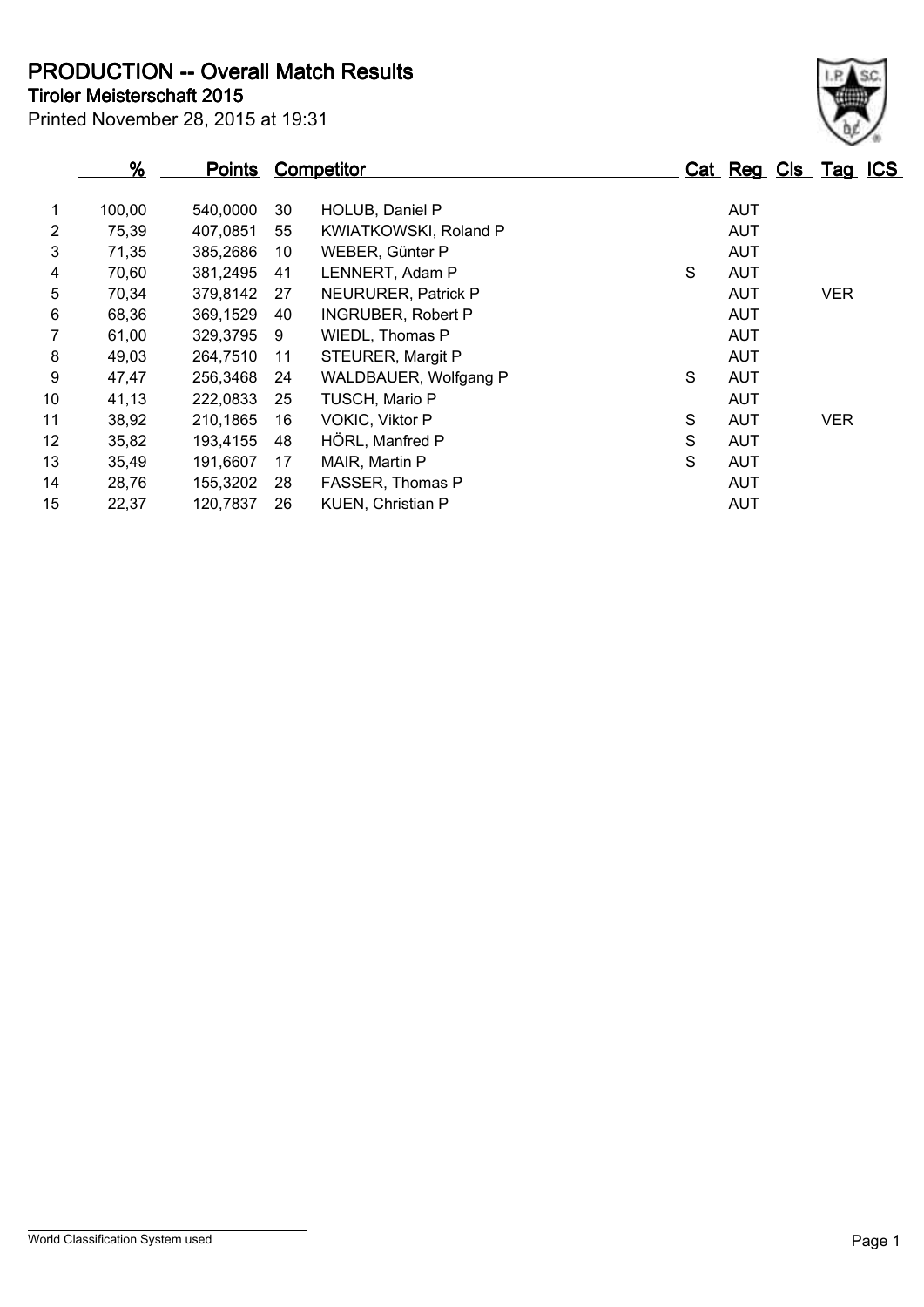Printed November 28, 2015 at 19:31

|                | %      |             |      | <b>Points Competitor</b> |            | Cat Reg Cls Tag ICS |
|----------------|--------|-------------|------|--------------------------|------------|---------------------|
|                | 100.00 | 484,6531 36 |      | MOLITOR, Alexander R     | AUT        |                     |
| $\overline{2}$ | 99,63  | 482,8406 38 |      | LEITNER, Franz R         | <b>AUT</b> |                     |
| 3              | 79,22  | 383.9398    | -46  | <b>MOLITOR, Armin R</b>  | AUT        |                     |
| 4              | 64.60  | 313.0878    | - 21 | FEICHTNER, Franz R       | AUT        |                     |